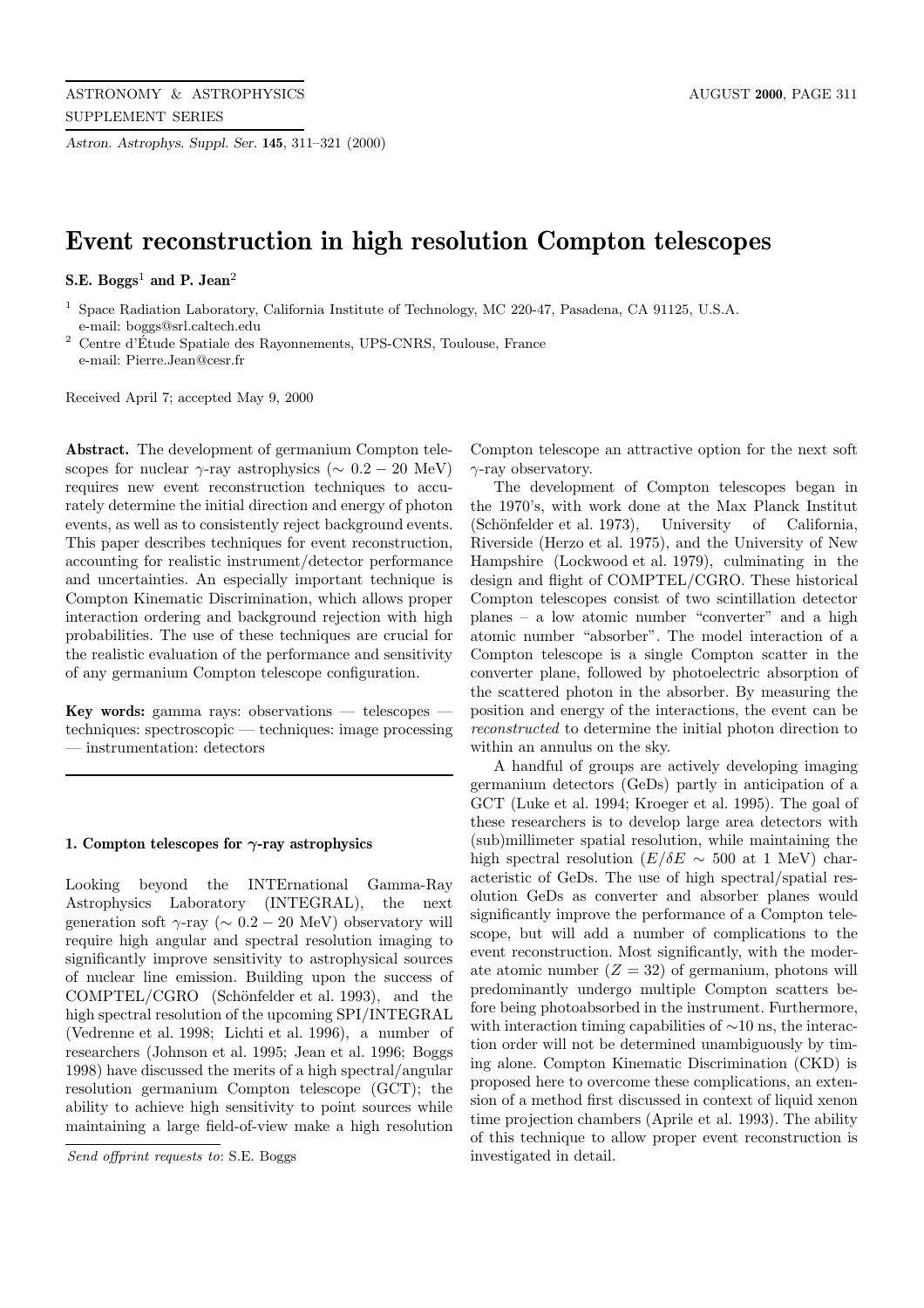Due to their relatively low efficiency (typically  $\sim 1\%$ ). Compton telescopes rely on efficient background suppression to maintain their sensitivity. In addition to interaction ordering, techniques are presented using CKD, in combination with other tests and restrictions, to suppress the dominant background components.

The goal of this work is to outline a complete set of event reconstruction techniques for GCTs, taking into account realistic detector/instrument performance and uncertainties. Examples of the techniques are presented for a GCT configuration outlined in Appendix A; however, full analysis of this configuration will be presented in a second paper dedicated to the optimization and performance of several GCT configurations. The full analysis of a GCT configuration is complicated, requiring a detailed study of the tradeoffs between efficiency, angular and spectral resolution; therefore, this paper focuses only on the detailed discussion of the event reconstruction techniques which will be used in future work dedicated to analyzing GCT performance.

#### **2. Principles of Compton imaging**

The principle of Compton imaging of  $\gamma$ -ray photons is illustrated in Fig. 1. (See von Ballmoos et al. 1989, for an excellent review of historical Compton telescope configurations.) An incoming photon of energy E and direction  $\hat{p}$  undergoes a Compton scatter at an angle  $\phi_1$  at the position  $r_1$  within a detector, creating a recoil electron of energy of  $E_1$  which is quickly absorbed and measured by the detector itself. The scattered photon then deposits the rest of its energy in the instrument in a series of one or more interactions of energies  $E_i$  at the positions  $r_i$ , until eventually photoabsorbed. Here the total photon energy after each scatter i, normalized to the electron mass, is defined as

$$
W_i = \frac{1}{m_e c^2} \sum_{j=i+1}^{N} E_j , \qquad (1)
$$

where  $W_0 = E/m_e c^2$ , and N is the total number of interactions. The initial photon direction is related to scatter direction vector  $r'_1 = r_2 - r_1$  ( $\hat{r}'_1$  after normalization), and the scattered photon energies  $W_i$  by the Compton formula

$$
\hat{\mathbf{r}}_1' \cdot \hat{\mathbf{p}} = \cos \phi_1 = 1 + \frac{1}{W_0} - \frac{1}{W_1} \,. \tag{2}
$$

Given the measured scatter direction  $\hat{r}'_1$  and the angle  $\cos \phi_1$  implied from the energy depositions, the equation for  $\hat{p}$  is not unique (if the electron recoil direction could be measured, it would solve this ambiguity); therefore, the initial direction of the photon cannot be determined directly, but it can be limited to an annulus of directions  $\hat{p}$ <sup> $\prime$ </sup> which satisfy the equation

$$
\hat{\mathbf{r}}_1' \cdot \hat{\mathbf{p}}' = \cos \phi_1 \ . \tag{3}
$$



Fig. 1. Example Compton telescope. If a photon undergoes one or more Compton scatters in the instrument and then is photoelectrically absorbed, then by using the positions  $(r_1, \ldots, r_N)$ and energy deposits  $(E_1, \ldots, E_N)$  of the interactions, the initial direction of the photon can be determined by the Compton scatter formula to within an annulus on the sky,  $\phi_1$ . The width of this annulus is determined by the uncertainties in both the interaction locations and energy deposits

There are two uncertainties in determining the event annulus: the uncertainty in  $\phi_1$  due to the finite energy resolution of the detectors, here labelled  $\delta\phi_{1,E}$ , and the uncertainty in  $r_1'$  determined by the spatial resolution of the detectors. Both of these uncertainties add to determine the uncertainty (effective width) of the event annulus  $\delta \phi_1$ . From Eq. (2), the derivation of  $\delta\phi_{1,E}$  is straightforward and yields

$$
\delta\phi_{i,E} = \frac{1}{\sin\phi_i} \left[ \left( \frac{\delta W_{i-1}^2}{W_{i-1}^4} \right) + \delta W_i^2 \left( \left( \frac{1}{W_i^2} - \frac{1}{W_{i-1}^2} \right)^2 - \frac{1}{W_{i-1}^4} \right) \right]^{1/2},
$$
\nwhere

\n(4)

where,

$$
\delta W_i = \frac{1}{m_e c^2} \left[ \sum_{j=i+1}^N \delta E_j^2 \right]^{1/2} .
$$
 (5)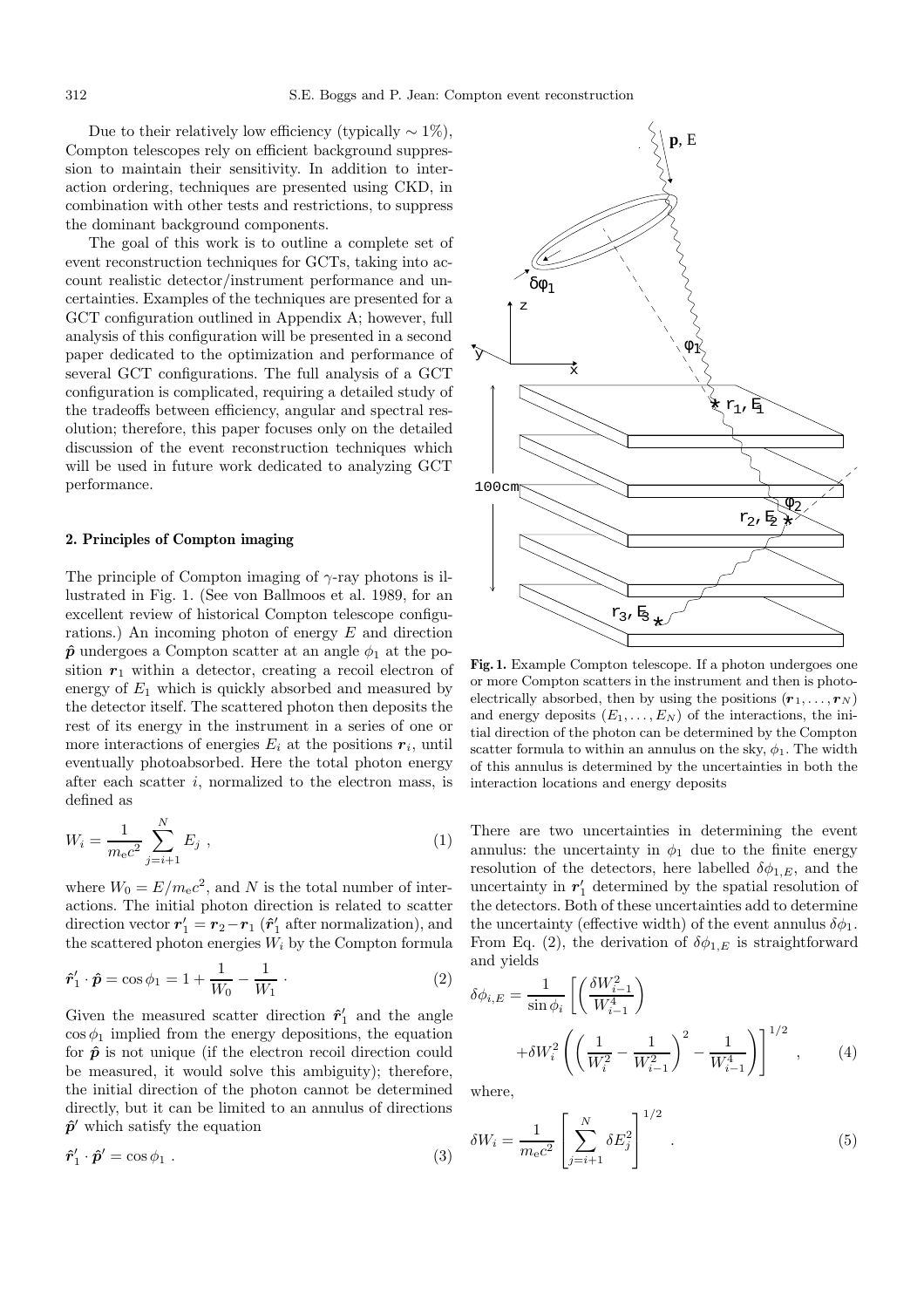

**Fig. 2.** Illustration of how uncertainties in the scattered photon direction  $r'$  can be translated into effective uncertainties in the scattering angle  $\phi$ 

In order to simplify the analysis, it is convenient to transform the uncertainty  $\delta r_1'$  into an effective uncertainty in  $\phi_1$ , defined as  $\delta\phi_{1,r}$ , such that

$$
\delta\phi_1 = \sqrt{\delta\phi_{1,E}^2 + \delta\phi_{1,r}^2} \tag{6}
$$

The angular resolution  $\delta \phi_{i,r}$  is the effective "wiggle" of  $\hat{\mathbf{r}}'$  around its measured direction due to the uncertainties in the spatial measurements. The spatial uncertainties are defined as  $\delta x_i' = \sqrt{\delta x_i^2 + \delta x_{i+1}^2}$ ,  $\delta y_i' = \sqrt{\delta y_i^2 + \delta y_{i+1}^2}$ ,  $\delta z_i' = \sqrt{\delta z_i^2 + \delta z_{i+1}^2}$ . It is simplest to analyze the situation for each axis separately as shown in Fig. 2. The uncertainty in the direction of  $\hat{\mathbf{r}}'$  due to the uncertainty  $\delta x'_{i}$  is given by

$$
\delta\phi_{i,x} \simeq \tan\left(\delta\phi_{i,x}\right) = \left(\frac{\delta x_i'}{r_i'}\right)\sqrt{1 - \left(\hat{\boldsymbol{r}}_i' \cdot \hat{\boldsymbol{x}}\right)^2} \ . \tag{7}
$$

Likewise for the other axis,

$$
\delta \phi_{i,y} \simeq \left(\frac{\delta y_i'}{r_i'}\right) \sqrt{1 - \left(\hat{\boldsymbol{r}}_i' \cdot \hat{\boldsymbol{y}}\right)^2} ,
$$

$$
\delta \phi_{i,z} \simeq \left(\frac{\delta z_i'}{r_i'}\right) \sqrt{1 - \left(\hat{\boldsymbol{r}}_i' \cdot \hat{\boldsymbol{z}}\right)^2} ,
$$

which combine to yield the total uncertainty  $\delta \phi_{i,r}$  given by

$$
\delta\phi_{i,r} = \sqrt{\delta\phi_{i,x}^2 + \delta\phi_{i,y}^2 + \delta\phi_{i,z}^2} \,. \tag{8}
$$

For detectors with a given energy resolution, in order to optimize the performance of a Compton telescope one would require that  $\delta \phi_{i,r} \leq \delta \phi_{i,E}$  in the energy range of interest. To first order, this implies that the spatial resolution in relation to the scale size of the instrument must be comparable to or less than the energy resolution, i.e.  $\delta r'_1/r'_1 \leq \delta E'_1/E'_1.$ 

# **3. Complications of germanium Compton telescopes**

Finite detector thresholds, energy resolutions, and spatial resolutions produce systematic biases in the imaging capabilities of Compton telescopes. These limitations have been discussed in detail elsewhere in context of twolayer, low-Z converter and high-Z absorber, scintillation detector designs (von Ballmoos et al. 1989), and the conclusions can be directly applied to GCTs. However, GCT designs will introduce additional complications which significantly alter the event reconstruction techniques. Historical Compton telescope configurations make two assumptions about the events which do not generally hold in GCTs: (i) the events are a single Compton scatter in the converter, followed by photoelectric absorption in the absorber, and (ii) the time-of-flight (TOF) between the photon interactions is measured to determine their order.

The distributions of number and type of interaction sites in a GCT for normally incident, fully-absorbed photons ranging from 0.2−10 MeV are shown in Fig. 3, for the instrument configuration discussed in Appendix A. Here we distinguish three event types: a single photoelectric absorption, one or more Compton scatters followed by a single photoabsorption, and one or more pair productions. Compton scatters followed by pair production could potentially be reconstructed; however, here we include these events with other pair productions. These distributions account for the finite spatial resolution of the detectors, so that interactions occurring too closely together are not resolved. From these distributions it is clear that events with ∼8 or more interaction sites can be immediately rejected as probable pair production events, with little effect on the Compton photopeak efficiency. For incident photon energies above 0.5 MeV, 3 − 7 interaction site Compton scatter events dominate the photopeak.

To accurately reconstruct a Compton scatter event, the first and second interaction sites must be spatially resolved, and their order correctly determined. The need to determine the proper ordering of three or more  $(3+)$  interaction sites is complicated by the timing capabilities of GeDs. In the scintillation detectors of COMPTEL/CGRO the interaction timing can be performed to ∼0.25 ns (Schönfelder et al. 1993), which is adequate to determine the TOF between two interactions in the separate detector planes. With the slower rise time of GeDs one can reasonably expect event timing to  $\sim$ 10 ns, which is inadequate for TOF measurement in reasonably-sized instruments. While Pulse Shape Discrimination methods have been proposed to push the interaction timing in GeDs to  $\sim$ 1 ns (Boggs 1998), even this timing would be unreliable for determining TOF among three or more interaction sites. A method of reliably determining the photon interaction order without timing information must be developed.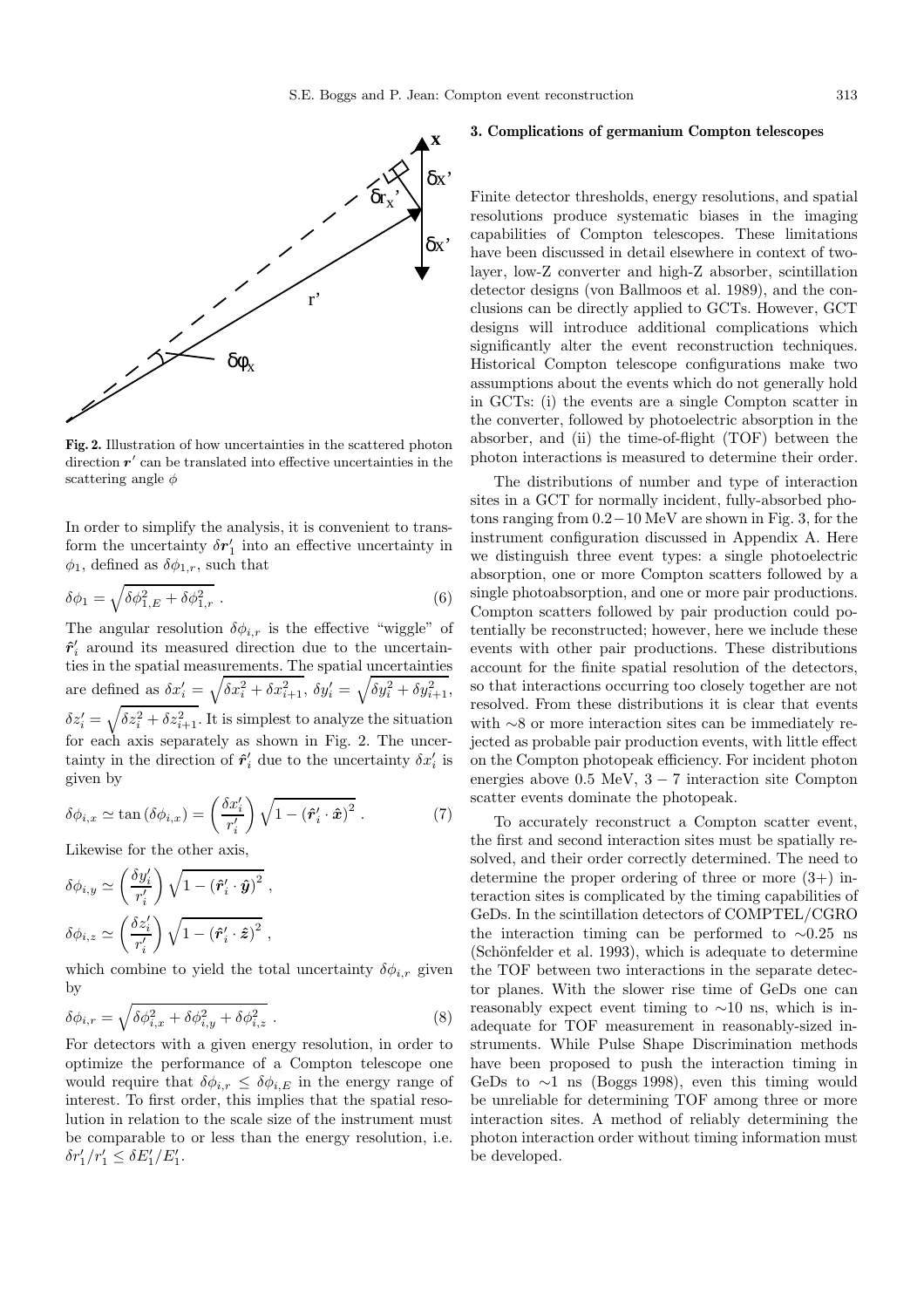

**Fig. 3.** Statistical distributions of the number of interaction sites for fully-absorbed photons for the instrument configuration presented in Appendix A. These distributions take into account the finite spatial distribution of the detectors, combining interactions that cannot be spatially resolved. Events are divided into photoelectric absorptions (solid white), pair productions (solid black), and the desired Compton scatter(s) followed by a single photoabsorption (striped). Events with 12 or more sites were combined in a single bin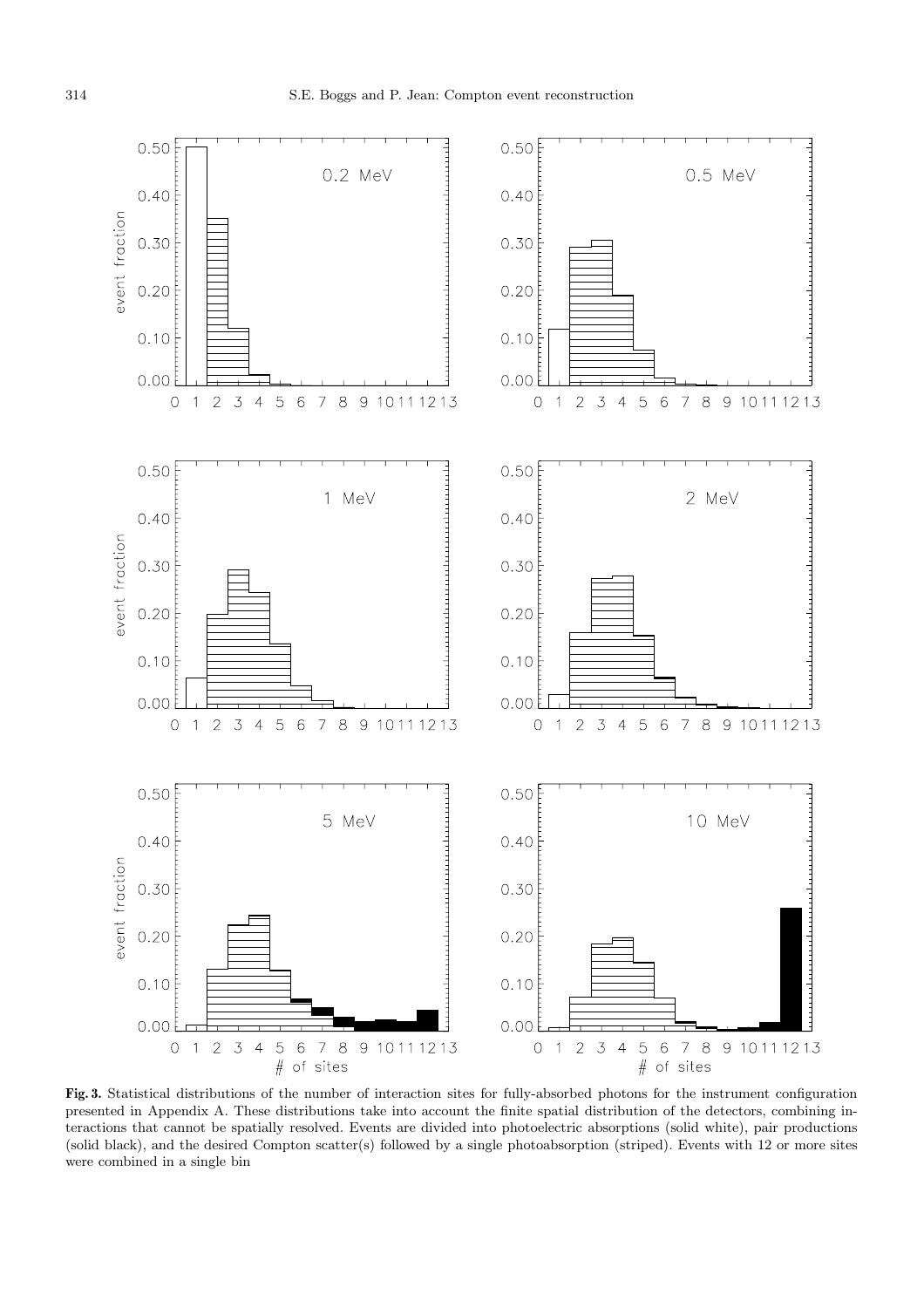# **4. Multiple Compton scatter events: Compton kinematic discrimination**

One method has been suggested to overcome these complications in the context of liquid xenon time projection chambers (Aprile et al. 1993). Here, this method is formalized as Compton Kinematic Discrimination (CKD) and examined in more detail. This technique allows the order of the photon interactions to be determined with high probability, as well as providing the basis of a powerful tool for background suppression in GCTs.

CKD takes advantage of redundant measurement information in an event to determine the most likely interaction sequence. A photon of initial energy  $E$  (using the notation in Sect. 2) interacts in the instrument at  $N$ sites, depositing an energy of  $E_i$  at each location  $r_i$ . It is assumed that the interactions  $1, \ldots, N-1$  are Compton scatters, and interaction N is the final photoabsorption. Given the correct ordering of the interactions, there are two independent ways of measuring  $N-2$  of the scattering angles,  $\cos \phi_2, \ldots, \cos \phi_{N-1}$ .

Geometrical measurement of  $\cos \phi_i$ . From simple vector analysis, given the correct ordering of the interaction sites one can derive the scatter angles

$$
\cos \phi_i = \hat{\boldsymbol{r}}'_i \cdot \hat{\boldsymbol{r}}'_{i-1}, i = 2, \dots, N - 1 \tag{9}
$$

where the uncertainties in the scattering angles,  $\delta \cos \phi_i$ , can be estimated from the spatial uncertainty in the scattering angles (Eq. 8), yielding

$$
\delta(\cos \phi_i) = \delta \phi_{i,r} \sin \phi_i . \qquad (10)
$$

Compton kinematics measurement of  $\cos \phi_i'$ . Given the correct ordering, the measured values of  $W_i$  can be derived, which were defined earlier as the energy of the photon after each scattering i, in units of  $m_{\rm e}c^2$ . The Compton scatter formula (Eq. 2) gives:

$$
\cos \phi'_i = 1 + \frac{1}{W_{i-1}} - \frac{1}{W_i}, i = 1, \dots, N - 1,
$$
\n(11)

$$
\delta(\cos \phi'_i) = \left[ \left( \frac{\delta W_{i-1}^2}{W_{i-1}^4} \right) + \delta W_i^2 \left( \left( \frac{1}{W_i^2} - \frac{1}{W_{i-1}^2} \right)^2 - \frac{1}{W_{i-1}^4} \right) \right]^{1/2} .
$$
 (12)

Given the  $N - 2$  independent measurements of  $\cos \phi_2, \ldots, \cos \phi_{N-1}$ , a trial ordering of the interaction sites can be tested for consistency. If the assumed ordering is incorrect  $\cos \phi_i$  will not equal  $\cos \phi'_i$  in general. Every possible permutation of orderings can be tested to determine the one most consistent with  $\cos \phi_i = \cos \phi'_i$ . Given a trial ordering, the two angle cosines for sites  $i = 2, \ldots, N-2$  are relabelled for convenience  $\eta_i = \cos \phi_i$ ,  $\eta_i' = \cos \phi_i'.$ 

As a first test, trial orderings that produce values of  $|\eta_i'| \geq 1$  are ruled out, since  $\cos \phi_i' < 1$  for any scattering angle  $\phi'_i$ . This condition will eliminate many orderings which cannot physically be due to multiple Compton



**Fig. 4.** Photopeak distributions for 3+ site events. The fraction of events with the first and second interaction sites spatially resolved are presented  $(\diamond)$ , along with the fraction of events which have been properly ordered (hence imaged) using CKD  $(\triangle)$ . The fraction of events rejected by the CKD statistic  $(\square)$ as well as the fraction incorrectly imaged  $(x)$  are also shown

scatters followed by photoabsorption. Next a least-squares statistic measuring the agreement between the redundant scatter angle measurements is defined:

$$
\chi^2 = \frac{1}{N-2} \sum_{i=2}^{N-1} \frac{(\eta_i - \eta_i')^2}{(\delta \eta_i^2 + \delta \eta_i'^2)}.
$$
\n(13)

In general,  $\chi^2$  will be minimized when the interactions are properly ordered (i.e. the order in which they occurred). Therefore, all possible permutations can be tested for their value of  $\chi^2$ , and the ordering corresponding to the minimum value,  $\chi^2_{\text{min}}$ , is taken as the most likely ordering.

This consistency statistic also provides a powerful tool for rejecting background events. If the event is truly a multiple Compton scatter event followed by a photoabsorption then  $\chi^2_{\text{min}} \sim 1$ . By setting a maximum acceptable level for  $\chi^2_{\rm min}$ , events that do not fit this scenario can be rejected. Such events include partially-deposited photons which scatter out of the instrument (Compton continuum), photon interactions with spatially unresolved interaction sites, events with interactions below the detector threshold, pair-production events, and similarly  $\beta^+$ decays. These events frequently have  $\chi^2_{\rm min} \gg 1$ , allowing a strong rejection statistic that is not very sensitive on the level set on  $\chi^2_{\rm min}$ . Here,  $\chi^2_{\rm min}$  has been treated as a normal least-squares statistic with  $N-2$  degrees of freedom, and events are rejected which have probabilities of  $\chi^2_{\rm min}$  < 5%. Variations in the level between 1% and 10% do not strongly affect CKD rejection capabilities. For example, varying this level from 5% to 1% shifted the CKD efficiency curves in Fig. 4 by  $1 - 2\%$ .

The fraction of 3+ site photopeak events which have the first and second interaction sites spatially resolved – and hence could be imaged to the proper direction – is shown in Fig. 4 as a function of energy, for the instrument model discussed in Appendix A. Roughly 90%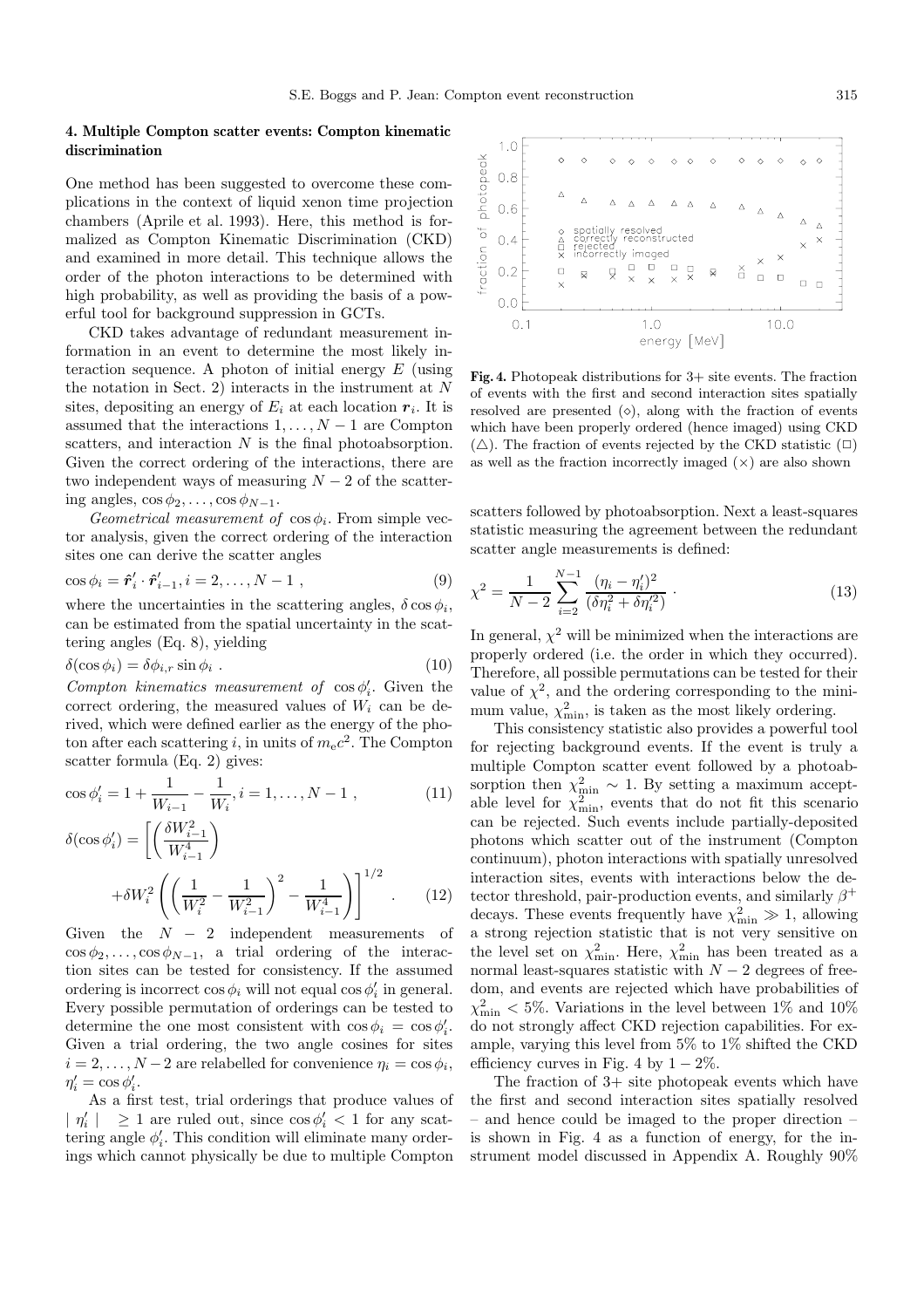of all events from 0.2−20 MeV have their first and second sites spatially resolved from each other. (Some of these events do not have their second, third, etc., interactions spatially resolved from each other, and will be rejected by the limits on  $\chi^2_{\rm min}$ .) This figure also shows the fraction of the photopeak events which CKD properly orders (correctly reconstructed), as well as the fractions improperly ordered (hence incorrectly imaged to off-source background), and the fraction completely rejected. For energies below ∼10 MeV, CKD allows proper reconstruction (hence imaging) of  $\sim 60-70\%$  of the photopeak events, while rejecting  $10-20\%$ . The remaining  $10-20\%$ are incorrectly imaged into the off-source background. For comparison, if the order of the interaction sites were randomly chosen  $\langle 15\%$  would be correctly imaged, while the remaining  $> 85\%$  would be incorrectly imaged into the background.

# **5. Single Compton scatter events: Single scatter discrimination**

CKD will only work for  $N > 2$  since there are no independent scattering angle measurements for a single Compton scatter followed by a photoabsorption. It turns out that the ordering of two-site photopeak events can still be determined with a high probability; however, the ability to reject background events is lost. As is discussed further in Sect. 6, the loss of background rejection, coupled with low peak-to-Compton ratios, and a larger fraction of backscatter events mean that the inclusion of two-site events will likely hurt the sensitivity of a GCT; however, discussion of event ordering is still included for completeness.

Given a two-site event, the first test one can perform is to determine whether both possible orderings of the interaction sites are energetically compatible with a single Compton scatter, i.e. are compatible with the requirement that  $\cos \phi_1 < 1$  (Eq. 2). In Fig. 5, the fraction of spatiallyresolved, photopeak events with unique orderings are plotted versus energy. Also plotted are the fraction with ambiguous orderings. At energies below ∼0.4 MeV the majority of resolved photopeak events have a unique ordering, while at higher energies most events are ambiguous.

As an empirical test of the ambiguous events, the relative magnitude of the energy lost in the initial scatter  $(E_1)$  compared to the photoabsorption  $(E_2)$  can be compared. The fraction of resolved two-site photopeak events which have ambiguous orderings with  $E_1 > E_2$  is plotted in Fig. 5. At higher energies, nearly all of the resolved photopeak events with ambiguous interaction orders have  $E_1 > E_2$ , which can be used to determine the most likely interaction order. This empirical result can be easily understood, in hindsight, by the fact that photons which deposit most of their energy in the initial Compton scatter are much more likely to be photoabsorbed in the second interaction.



**Fig. 5.** Empirical distributions for fully-resolved, two-site photopeak events. The fraction of events with only one physically possible ordering  $(\Box)$ , as well as events with both orderings physically possible  $(\triangle)$  are shown. Also shown are the events with both orderings possible, but with the larger energy deposit in the initial scatter rather than the photoabsorption,  $E_1 > E_2 \; (\diamond)$ 

Therefore, a simple Single Scatter Discrimination (SSD) technique to determine the most likely interaction ordering of two-site events follows. First one determines whether a physically unique ordering exists; if not, the larger energy deposit is assumed to be the initial Compton scatter. Only at the lowest energies are two-site events possible in which neither ordering is acceptable (unresolved events, Compton continuum), and some background rejection is possible.

The fraction of two-site photopeak events which are spatially resolved is shown in Fig. 6 as a function of energy, for the instrument model in Appendix A. Roughly 80% of all events from 0.2 − 20 MeV are resolved. This number is about  $10\%$  lower than the 3+ site events, due to the smaller path lengths of the lower energy scattered photons in two-site photopeak events. Also shown in Fig. 6 is the fraction of events which SSD has properly reconstructed. SSD allows proper reconstruction (hence imaging) of  $\sim 60 - 80\%$  of the photopeak events, while improperly imaging the remaining  $\sim 20 - 40\%$  into the off-source background. Only a relatively small number of low energy events can be rejected outright. SSD is least effective around 0.5 MeV, where the unique/ambiguous ordering signatures are not as clear. For comparison, if the order of the interaction sites were randomly chosen  $\sim$  40% would be properly imaged, while the remaining ∼ 60% would be improperly imaged into the background.

## **6. Full reconstruction with background rejection**

Given these two methods of determining the photon interaction order in GCTs, CKD and SSD, a full event reconstruction technique incorporating other background rejection techniques can be developed. The high spectral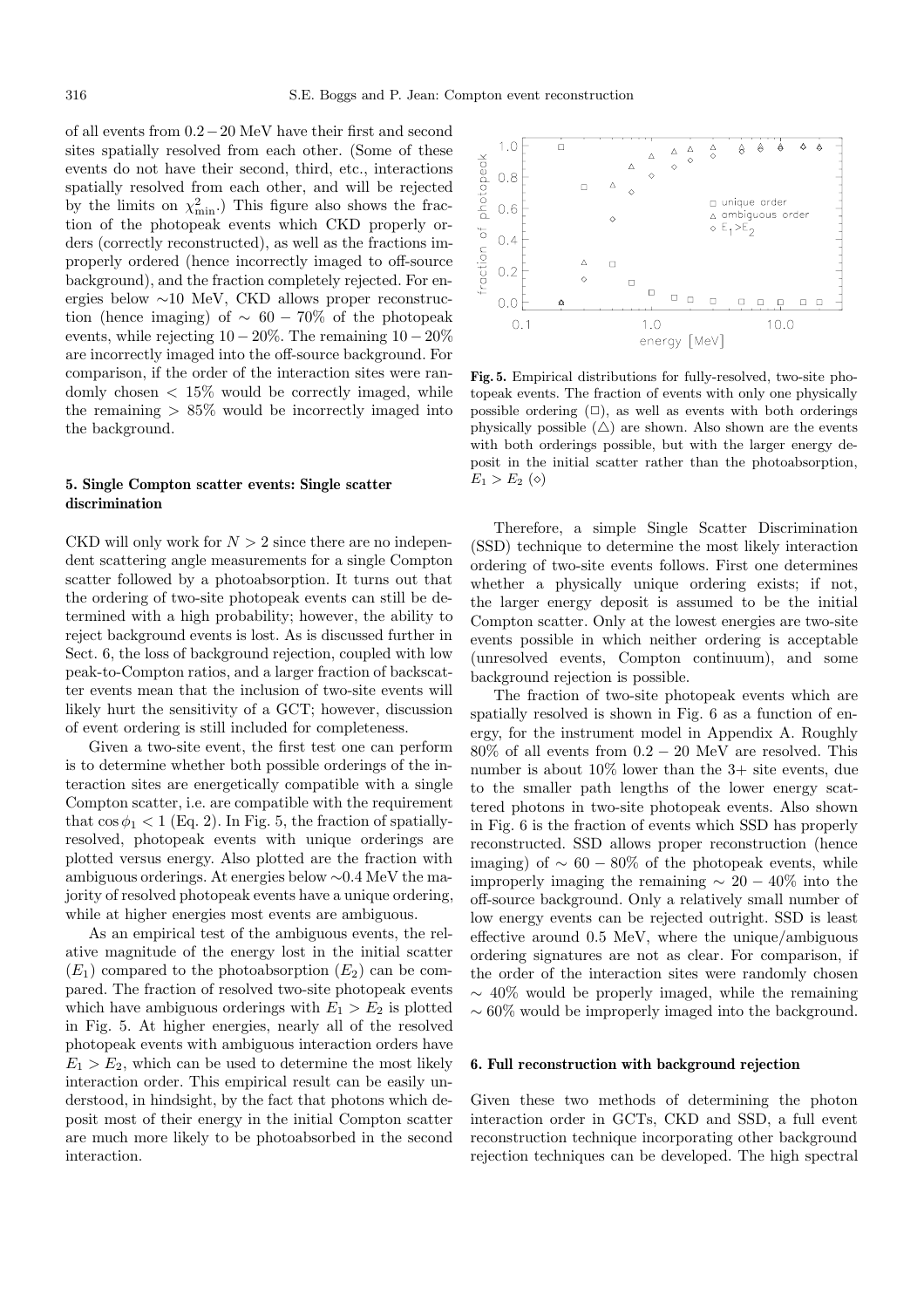

**Fig. 6.** Photopeak distributions for two-site events. The fraction of events with the first/second interaction sites spatially resolved are presented  $(\diamond)$ , along with the fraction of events which have been properly ordered (hence imaged) using SSD  $(\triangle)$ . The fraction of events rejected due to no physically possible orderings  $(\Box)$ , as well as the fraction incorrectly imaged  $(\times)$  are also shown



**Fig. 7.** Peak-to-Compton ratios. Shown are the ratios of correctly ordered (imaged) photopeak events to integrated Compton continuum events for: 3+ sites before CKD rejection  $(\diamond)$ , 3+ sites after CKD rejection  $(\triangle)$ , and two-site events  $(\square)$ 

and spatial resolution of a GCT make several powerful background rejection techniques possible. The predominance of multiple scattering events, while initially a complication, dramatically helps in the overall background rejection.

The dominant sources of background in GCTs are expected to be diffuse cosmic  $\gamma$ -ray emission, induced satellite  $\gamma$ -ray emission, and induced  $\beta^+$ ,  $\beta^$ radioactivities in the GeDs themselves (Jean et al. 1996; Graham et al. 1997; Gehrels 1985; Dean et al. 1991; Naya et al. 1996). Source/background photons which scatter out of the instrument before depositing all of their energy, and hence are improperly imaged, must also be included in these calculations.

Restrictions on the acceptable events can have a dramatic effect on sensitivity of a GCT. Specifically, several factors can affect the angular resolution of the instrument as well as the background rates – such as the inclusion of backscatter events, limits on the accepted scatter angles, and the minimum acceptable lever arm – and must be included in any discussion of full reconstruction and background rejection.

# 6.1. Shield veto

Placing an active shield below the bottom GCT detector plane could be useful for rejecting background photons from below the instrument (induced satellite  $\gamma$ -ray emission), as well as helping to reject Compton continuum and  $\beta$ −decay events in the instrument. However, many of these events can be distinguished and rejected using CKD and other tests/restrictions outlined below; therefore, the usefulness of including a shield in the GCT design must be studied in detail for a given telescope configuration.

# 6.2. Restrictions on number of interaction sites: Pair production/ $\beta^+$  decays

While it is obvious that any single-site interactions should be rejected in a Compton telescope, events with ∼8 or more interaction sites should also be rejected since these are very likely due to pair production events, as is evident from Fig. 3, or similarly  $\beta^+$  decays (see Sect. 6.8).

# 6.3. CKD  $\chi^2_{\text{min}}$  test: Compton continuum, unresolved interactions, etc.

Using the tests outlined in Sects. 4 and 5, the most likely ordering of the interaction sites can be determined, and for 3+ site events many of the unresolved and Compton continuum events, as well as pair production and  $\beta$ −decays, rejected.

Shown in Fig. 7 is the peak-to-Compton ratio for 3+ site events, here defined as the ratio of the properly imaged photopeak events to the corresponding integrated Compton continuum (photons which scatter out of the instrument before depositing all of their energy). This standard measure for  $\gamma$ -ray spectroscopy instruments has an altered meaning here, since the Compton continuum events will be incorrectly imaged, and thus will appear as off-source background. The peak-to-Compton ratio is shown both before and after rejection of the continuum events with the CKD statistic. CKD rejection of the Compton continuum events increases the peakto-Compton ratio by factors of  $3 - 6$ , an important improvement for low background instruments. By rejection of events appearing to originate from below the instrument (Sect. 6.4), as well as backscattered interactions (Sect. 6.5), this ratio can be increased by further factors of  $2 - 4$ .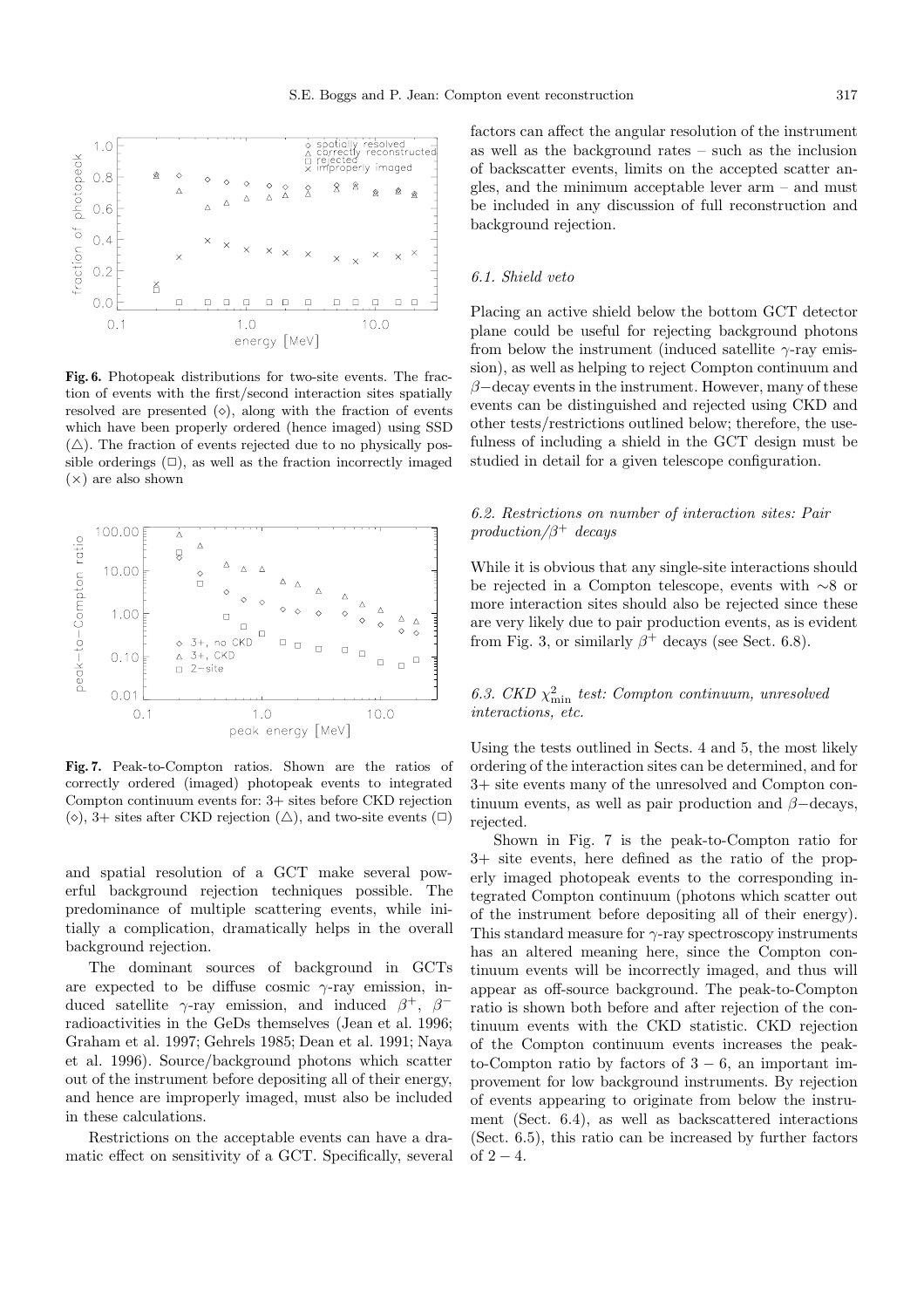Also shown in Fig. 7 is the photopeak-to-Compton ratio for two-site events using SSD, which is significantly lower than the corresponding ratio for 3+ site events. In fact, this ratio drops significantly below unity, which means that more background than signal is being created in the instrument for two-site events. This result questions whether two-site events should be included in actual observational analysis given the accompanying increase in unrejectable background. This conclusion is further supported by the fact that the majority of two-site events are backscatters (Sect. 6.5), which will significantly degrade the angular resolution. Even though inclusion of two-site events is unlikely to improve the overall sensitivity for GCTs, detailed background analysis for specific instrument configurations is required to determine the overall effects.

## 6.4. Effective TOF

Once the most likely order of interactions and the initial scatter angle are determined, it is possible to determine whether the incident photon scattered upwards or downwards in the instrument, as well as whether the initial scatter was forward or backwards. Thus, events which appear to be photons originating from below the instrument can be rejected, which include the induced satellite  $\gamma$ -ray emission, many Compton continuum events which were not rejected by CKD, photons which scatter in the passive satellite material before interacting in the detectors, and many of the pair production and  $\beta$ -decay events. The simulation results for the configuration in Appendix A show that  $\sim$  95% of photons originating from below the instrument are rejected.

#### 6.5. Backscatters

Once the most likely ordering of interaction sites has been determined, this information can also be used to accept/reject backscattered source photons. The fraction of photopeak events which backscatter during the initial interaction is not strongly energy dependent,  $\sim 60 - 70\%$ for two site events, and  $\sim 30\%$  for 3+ site events. These events can significantly increase the effective area at lower energies, where two-site events are most common, at the expense of degrading the angular resolution due to larger uncertainties in  $\delta \phi_1$  E for backscatters events (Eq. 4). It is unlikely that the overall sensitivity will improve by including backscattered events given the increased background rates and degraded angular resolution; however, the effects on sensitivity will depend on the exact instrument configuration and observational goals.

**Table 1.** Characteristic photon energies for the strongest nonlocalized  $\beta^-$  decays in natural Ge

| daughter             | photon energy |  |  |
|----------------------|---------------|--|--|
| ${}^{75}$ Ge         | $0.265$ MeV   |  |  |
| ${}^{73}Ga$          | $0.297$ MeV   |  |  |
| ${}^{72}\mathrm{Ga}$ | $0.834$ MeV   |  |  |
| ${}^{71}Zn$          | $0.512$ MeV   |  |  |
| ${}^{76}As$          | $0.559$ MeV   |  |  |
| $^{28}$ Al           | 1.779~MeV     |  |  |
| $^{77}$ Ge           | $0.216$ MeV   |  |  |

#### 6.6. "Standard  $\phi$  restriction"

Restrictions can also be set on the scattering angles accepted for forward-scattering photons entering the front of the instrument. These limits can be used to restrict the instrument FOV to improve imaging capabilities and background, such as the "standard  $\phi$  restriction" (Schönfelder et al. 1982). These restricitions will have to be reanalyzed in detail for specific GCT configurations.

## 6.7. Nonlocalized  $\beta^-$  decays

In a nonlocalized  $\beta^-$  decay, the daughter nuclide is produced in an excited state which quickly decays on timescales relative to the detector collection time, emitting a photon with energy characteristic to the daughter nuclide. Therefore, the event consists of the initial  $\beta^$ decay site, plus the interaction sites of the emitted photon. Such an event can be rejected if the characteristic photon energy can be detected in any combination of the interaction site energies. The seven dominant  $\beta^$ isotopes and characteristic photon energies for natural Ge are given in Table 1 (Naya et al. 1996; Gehrels 1985). In general, if the coincident  $\gamma$ -ray is fully deposited, then the event will have  $\chi^2_{\text{min}} \sim 1$ , with the  $\beta^-$  electron interaction ordered as the initial "scatter" site. In these cases,  $W_1$ will have the characteristic photon energy specific to that decay. The rejection of all events with  $W_1$  equal to one of the characteristic energies in Table 1 can dramatically decrease the  $\beta^-$  decay background, with only a small effect, typically  $\leq 3\%$  drop in photopeak efficiencies for true photon events. More  $\beta^-$  decays can be rejected if every possible combination of interaction sites is tested for the decay photon energies, at the expense, however, of more rejection of photopeak events, typically  $\sim 15-20\%$ . If the coincident  $\gamma$ -ray is only partially deposited, the event will likely be rejected by the limits set on  $\chi^2_{\rm min}$ .

 $\beta$ <sup>-</sup> decay background events were simulated for the instrument discussed in Appendix A. The results of these background calculations will be presented in a separate paper, but here we make preliminary use of these simulations to demonstrate the background rejection capabilities. After initial rejection of two site (34.4%) and 8+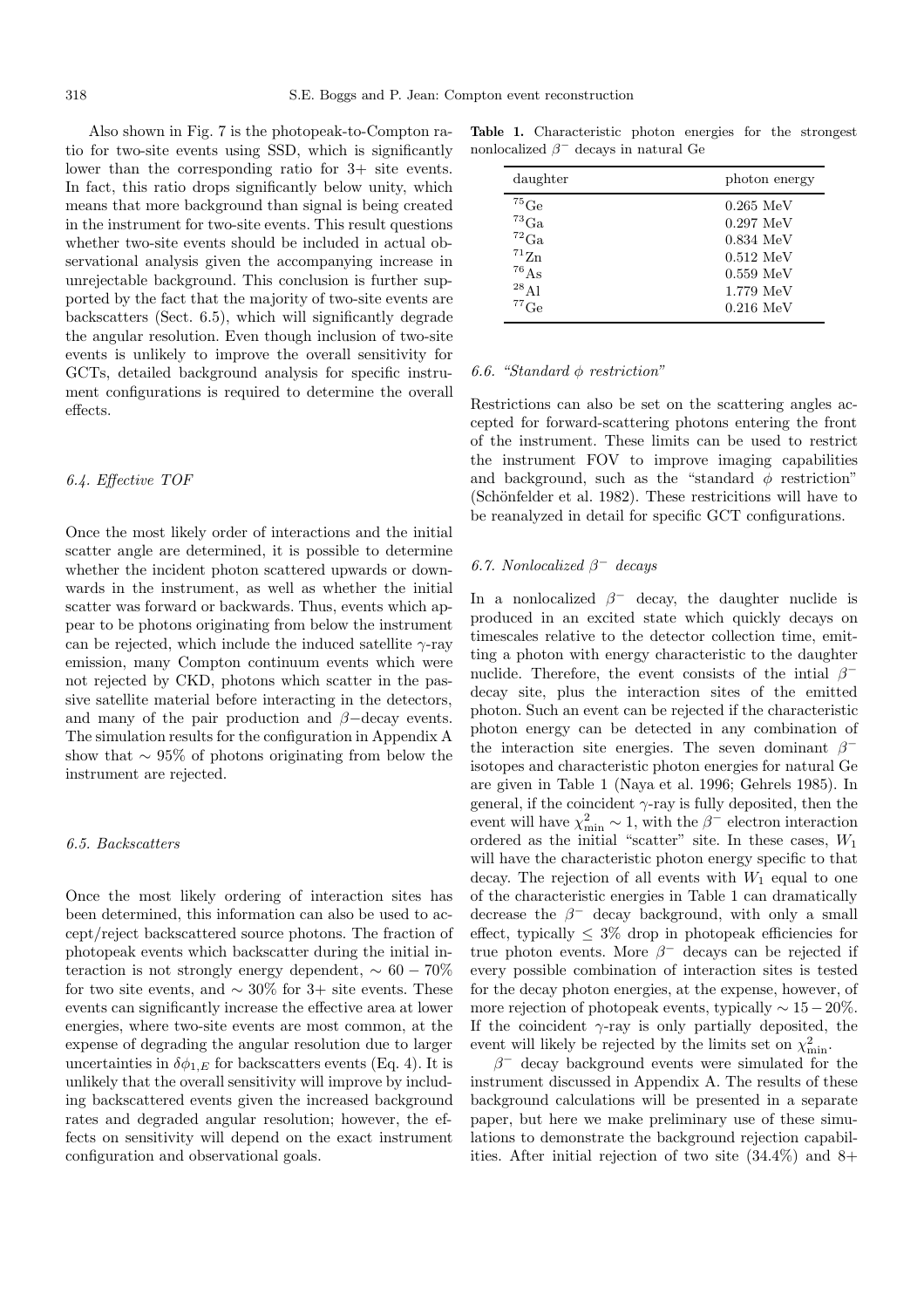site (2.9%) events, 62.7% of the nonlocalized  $\beta^-$  events remain. Applying the CKD test, requiring a 5% probability of  $\chi^2_{\rm min}$ , brings the remaining number of decays down to 17.9%. After screening the interactions for characteristic  $\beta^-$  decay energies, this number is reduced to 9.3% (15.1%). Finally, after rejecting events which appear to originate from below the instrument, or which appear to be backscatter events, the final number of unrejected  $\beta^$ decays comes to  $4.2\%$   $(6.8\%)$ , a factor of 20  $(15)$  reduction in this background component. (First numbers give results when all combinations of interaction sites are searched for  $\beta^-$  decay energies, while the numbers in parenthesis are results when only  $W_1$  is tested. Typical errors ~ 0.2%.)

#### 6.8. Positron signatures

A further test for rejecting the pair production  $\beta^+$  background events that survive the other tests/restrictions outlined above is to search for positron annihilation signatures in the interaction energies. By analyzing all combinations of the interaction sites to see if the energies sum to  $m_{\rm e}c^2 = 0.511$  MeV, events with a positron annihilation signature can be rejected. This test typically reduces the non-pair production photopeak events by  $\leq 2\%$ .

 $\beta^+$  background events were simulated for the instrument discussed in Appendix A. After initial rejection of two site events  $(23.0\%)$  and  $8+$  site events  $(3.0\%)$ , 74.0% of the events remain. After the CKD test, 16.7% remain. After screening the interactions for 0.511 MeV positron annihilation signatures, the number is reduced to 5.2%. Finally, after rejecting events which appear to originate from below the instrument, or which appear to be backscatter events, the final number of unrejected  $\beta^+$  events is 1.9%, a factor of 50 reduction in this background component. Similar reductions occur when these tests are applied to pair production events. (Typical errors  $∼ 0.1\%$ .)

#### 6.9. Minimum lever arm

In general, a minimum acceptable distance between the first and second interaction sites – the lever arm – must be set. Figure 8 shows the fraction of 0.5 and 2.0 MeV photopeak events with lever arms above a given level, for the instrument configuration in Appendix A. Similar to the case of backscattered events, a smaller minimum lever arm means a higher effective area at the expense of poorer angular resolution. The exact lever arm chosen will depend on the instrument configuration and observational goals.

## **7. Conclusions**

Event reconstruction in future high resolution Compton telescopes will present a number of complications compared to historical configurations. The initial complication



**Fig. 8.** The fraction of 0.5 and 2.0 MeV photopeak events with lever arms (separations between the first and second interaction sites) greater than the specified values for the model in Appendix A. Shown for comparison are several characteristic distances of this model

of multiple-scattering of photons in GCTs, however, turns out to be an advantage: the application of CKD to 3+ site events, combined with the high spectral and spatial resolution of GeDs, allows extremely efficient background suppression, crucial for Compton telescope performance. This paper has outlined a set of tests and restrictions, accounting for realistic instrument/detector performance, to reconstruct photopeak events in GCTs while rejecting a large fraction of the background events. Table 2 presents the fraction of events, photon and background, that remain after each rejection technique is subsequently applied. (The numbers in Table 2 assume only  $W_1$  is tested for  $\beta^-$  decay energies.) Development of these event reconstruction techniques allows realistic evaluation of the performace and sensitivity of GCT designs. Our next goal is to simulate the efficiency, resolution, background and sensitivity of several Compton telescope configurations, utilizing the event reconstruction techniques developed here to realistically determine the performace of these instruments. CKD rejection has been shown to be the most efficient background rejection technique; however, the addition of effective TOF, backscatter, nonlocalized  $\beta^-$  decay, and positron signature tests dramatically improve background rejection capabilities. We anticipate that use of these techniques will achieve overall sensitivity improvements in GCTs by factors of  $\sim 5 - 10$ .

Acknowledgements. S.E. Boggs would like to thank the Millikan Postdoctoral Fellowship Program, CIT Deparment of Physics, for support.

## **Appendix A: Example GCT configuration**

While it is not the intention of this paper to fully characterize the performance of a specific GCT, it is useful to have a telescope model for which the results of the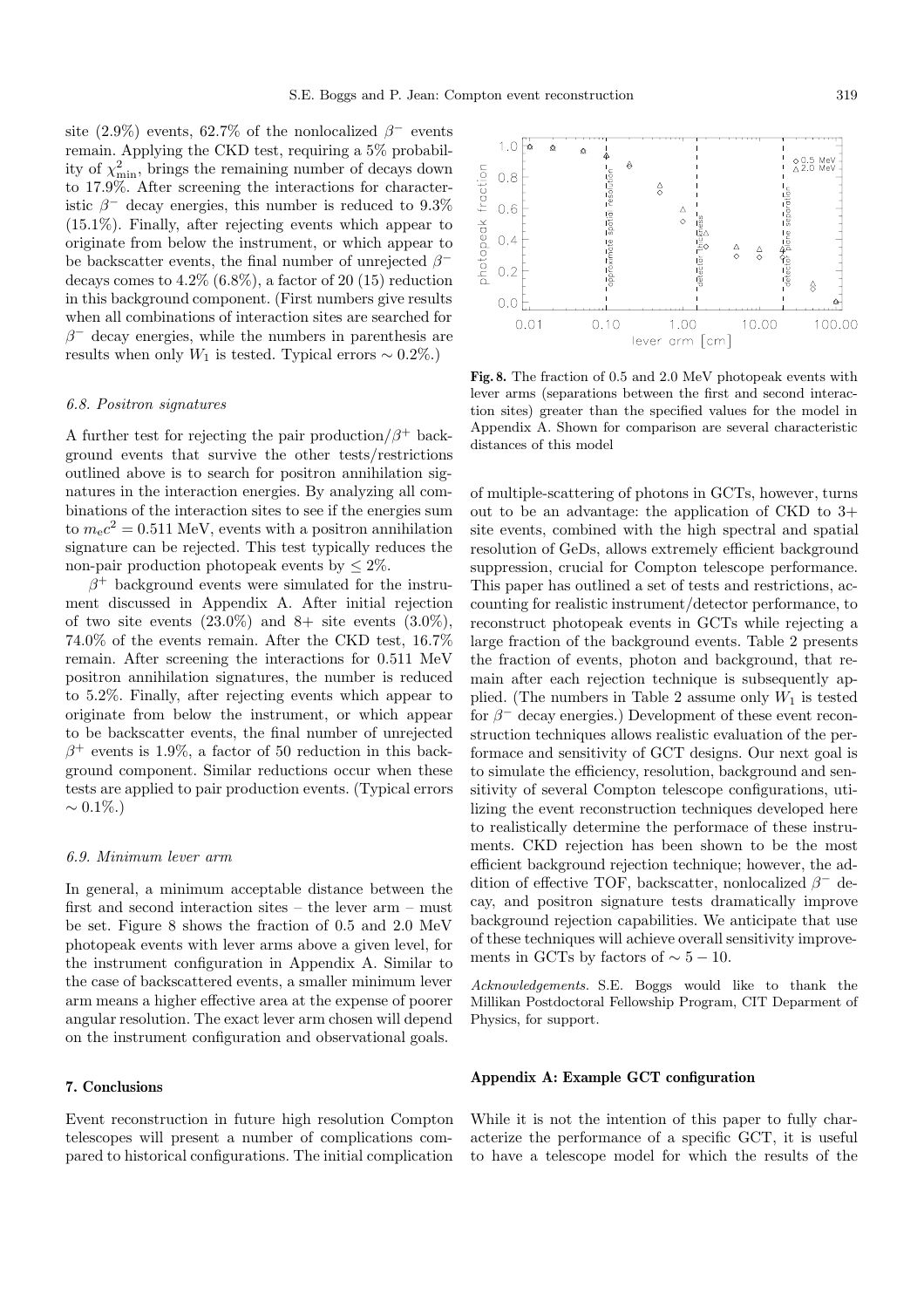Table 2. Percentage of events remaining after subsequent application of rejection techniques

| rejection<br>technique   | $0.5\;\mathrm{MeV}$<br>photopeak | $2.0\;\mathrm{MeV}$<br>photopeak | decays  | ß+<br>decays | spacecraft |
|--------------------------|----------------------------------|----------------------------------|---------|--------------|------------|
| 2 site events            | 65.0%                            | 82.0%                            | 65.6%   | 77.0%        | $61.6\%$   |
| $8+$ site events         | 64.9%                            | 80.9%                            | 62.7%   | 74.0%        | 60.8%      |
| <b>CKD</b>               | 51.2\%                           | 61.4\%                           | 17.9%   | 16.7%        | 35.2%      |
| $\beta$ signatures       | 48.4\%                           | 58.0%                            | 15.1\%  | $5.2\%$      | 32.2%      |
| backscatter/TOF          | 35.5%                            | 38.5%                            | $6.8\%$ | $1.9\%$      | 12.2%      |
| $min$ lever $arm(10 cm)$ | 15.0%                            | 16.7%                            | $2.0\%$ | $1.2\%$      | $2.6\%$    |



**Fig. A1.** Assumed resolutions for the GCT model. (Left) The total energy resolution (solid line) is determined by the electronic noise (dotted line) and the intrinsic resolution (dashed line) added in quadrature. (Right) The total  $x$ -,  $y$ - (solid line) and  $z$ -(dot-dashed line) spatial resolution are determined by the segmentation/signal processing limits (dotted line), and the recoil electron range (dashed line) added in quadrature. (See text for details)

event reconstruction can be presented. The telescope configuration modeled in this study is presented in Fig. 1. The instrument consists of five planar arrays of 15 mm thick germanium, each of area 100 cm  $\times$  100 cm. In reality each array would consist of separate smaller detectors  $({\sim} 5 \text{ cm} \times 5 \text{ cm})$  tiled to form the entire plane; however, the simulation performed here modeled each plane as a solid detector for simplicity. The five planar arrays are spaced 20 cm apart.

This configuration differs from historical Compton telescope configurations which generally consist of two detector planes separated by 100−150 cm. This separation distance is determined by the spatial resolution in z and the desired angular resolution. As will be discussed in a second paper, the configuration modeled here significantly improves the effective area of the telescope by letting each plane act as converter, and permitting a much wider range of scatter angles to produce good events. Allowing largeangle scatters also significantly increases the instrument FOV, and limits the effects of point spread function smearing for sources at large off-axis angles. The potential drawbacks of this configuration are increased background and degraded angular resolution.